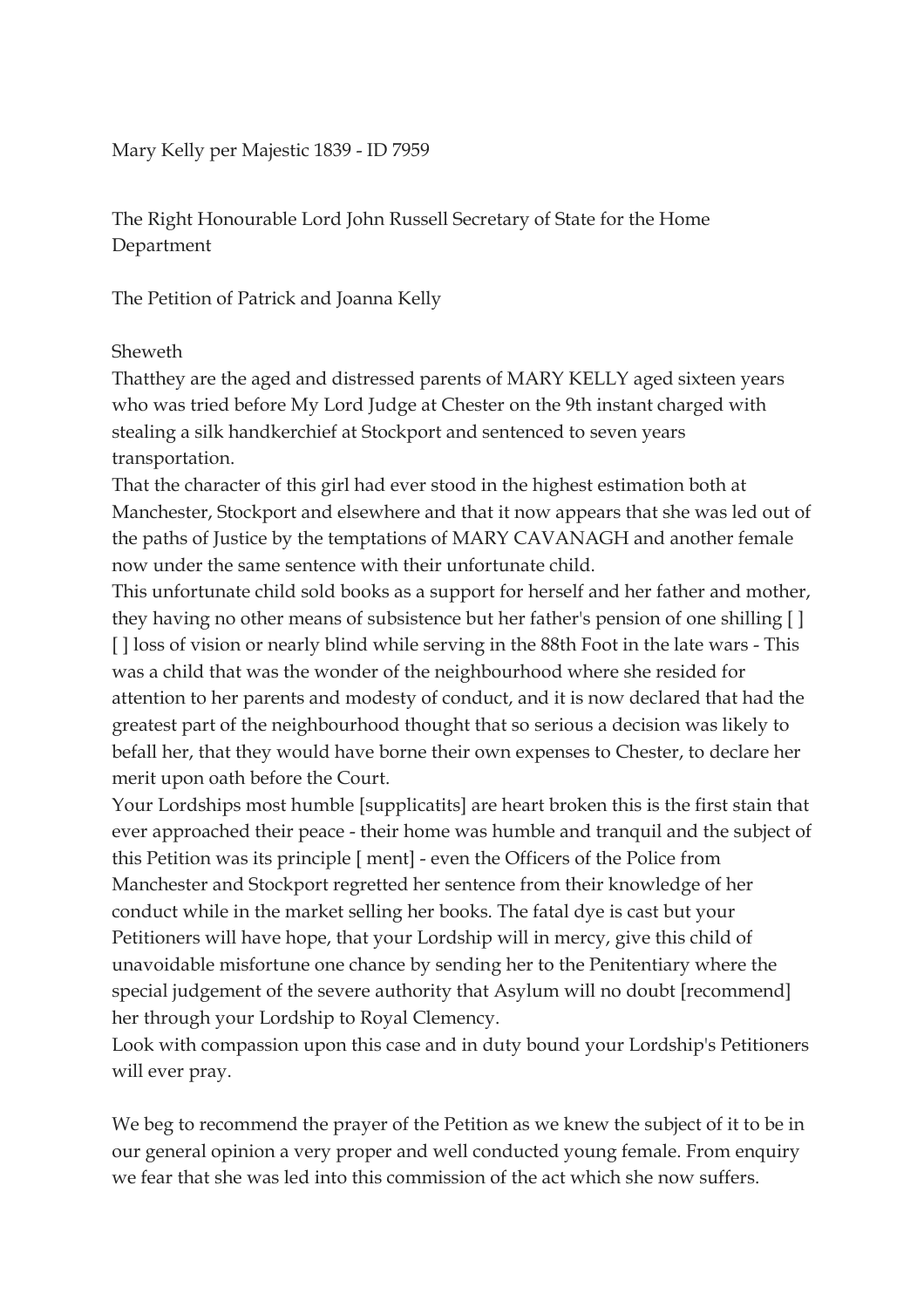William Smith John Ramsbottom Soloman Riley Peter Morris Rebecca Smith Charles Low Mary Davis William Phillpots Henry Thomson James Graham William Turner - Clerk

To care of Mr Haywood Halliser Oldham Street Manchester 18th August 1838 ----------------------------------------------------------------------------------------------------------------

-------------------------------------------------------------------------------------------

2nd Petition

The Right Honourable Secretary of State for the Home Department

The humble Petition of Patrick and Joanna Kelly

## Sheweth

That they are the parents of MARY KELLY now a convict onboard the MAJESTIC ABERDEEN at Woolwich under the sentence of fourteen years transportation. That her trial at Chester it was understood in Court that her sentence was seven years transportation but it appears that be a second indictment fourteen years has been the fatal result.

Oh,most Noble Secretary if this case could be enquired into at this remote period, and time was taken to discriminate in the charge laid against their child, it would be seen that she is an innocent sufferer as the whole [ ] of the case, was the per [ ] ed work of the other females tried upon the same charge.

Your Lordship's humble Petitioner implores for mercy as their child character was unblemished, and all who knew her who can be safe, as she was considered to be a patern to her age.

Your most humble Petitioners supplicates your Lordships[ humble] consideration in giving protection to implicated innocence and let justice3 reconsideration be done in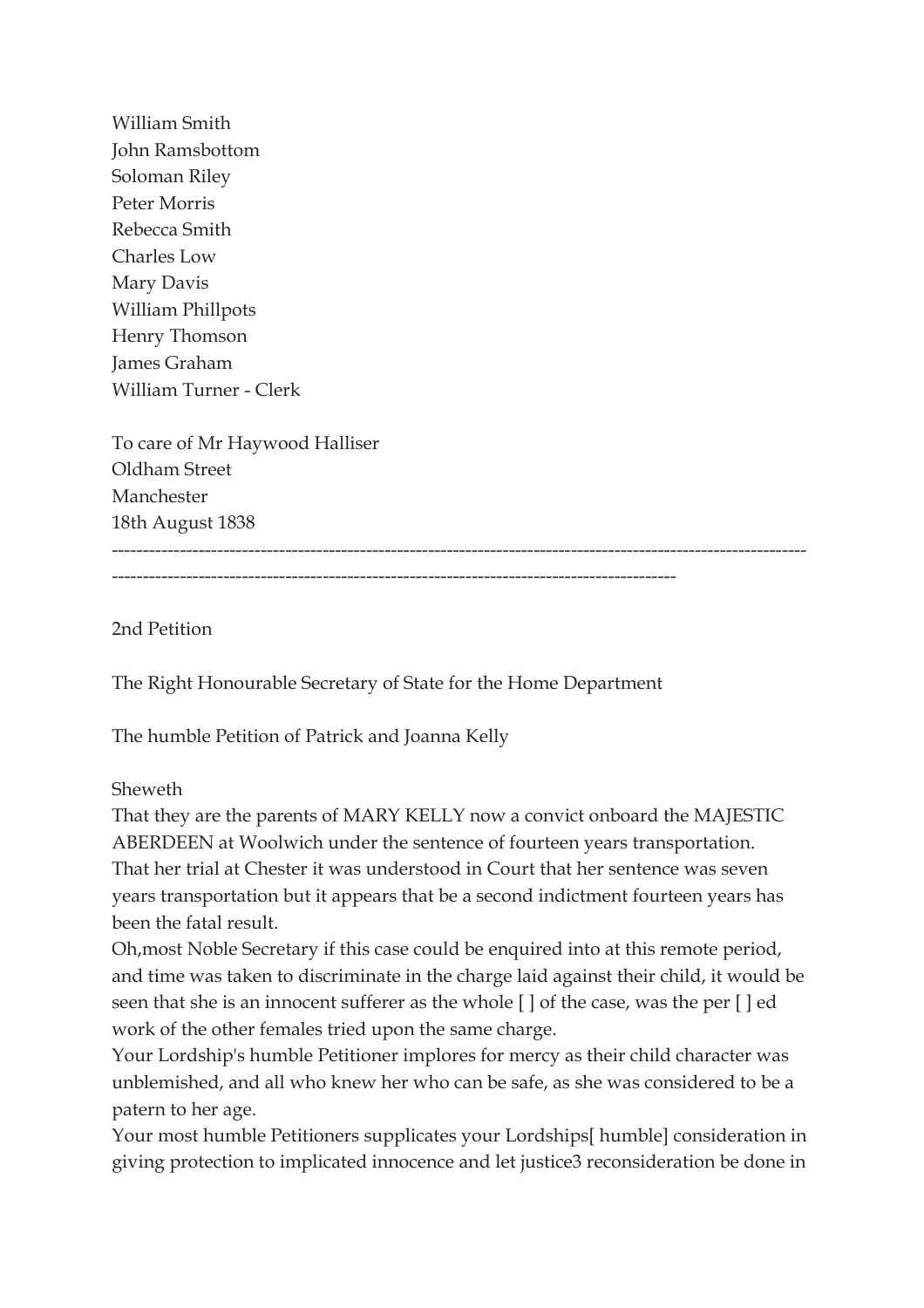the eleventh hour.

Cast a look of compassion upon the feelings of your suffering supplicants and grant a mitigation of sentence to an injured sixteen years old, who always bore the highest esteem in our circles doe mild obedience.

Send the child of misfortune to the Penitentiary and give peace to the hearts of the Petitioners.

Grant this wish of mercy most noble Lord Russell and in duty bound your Lordships most humble petitioners will ever pray.

We beg to recommend the prayer of this Petitioner to your Lordship's protection in as much as we believe that the subject of it has been innocently implicated into her present condition.

William Smith James Thomson Thomas Toms William Gibson Mary Gibson And another 24 signatures

Care of Mr Haywood Halliser Oldham Street Manchester October 1838 ----------------------------------------------------------------------------------------------------------------

-------------------------------------------------------------------------------------

3rd Petition

In Van Diemens Land

The prisoners father prays for her pardon should her conduct have been good.

----------------------------------------------------------------------------------------

The Right Honourable Sir George Grey Secretary of State for the Home Department

 $-$ 

The humble Petition of Patrick Kelly

Sheweth That he is the long grieved and seriously distressed father of MARY KELLY who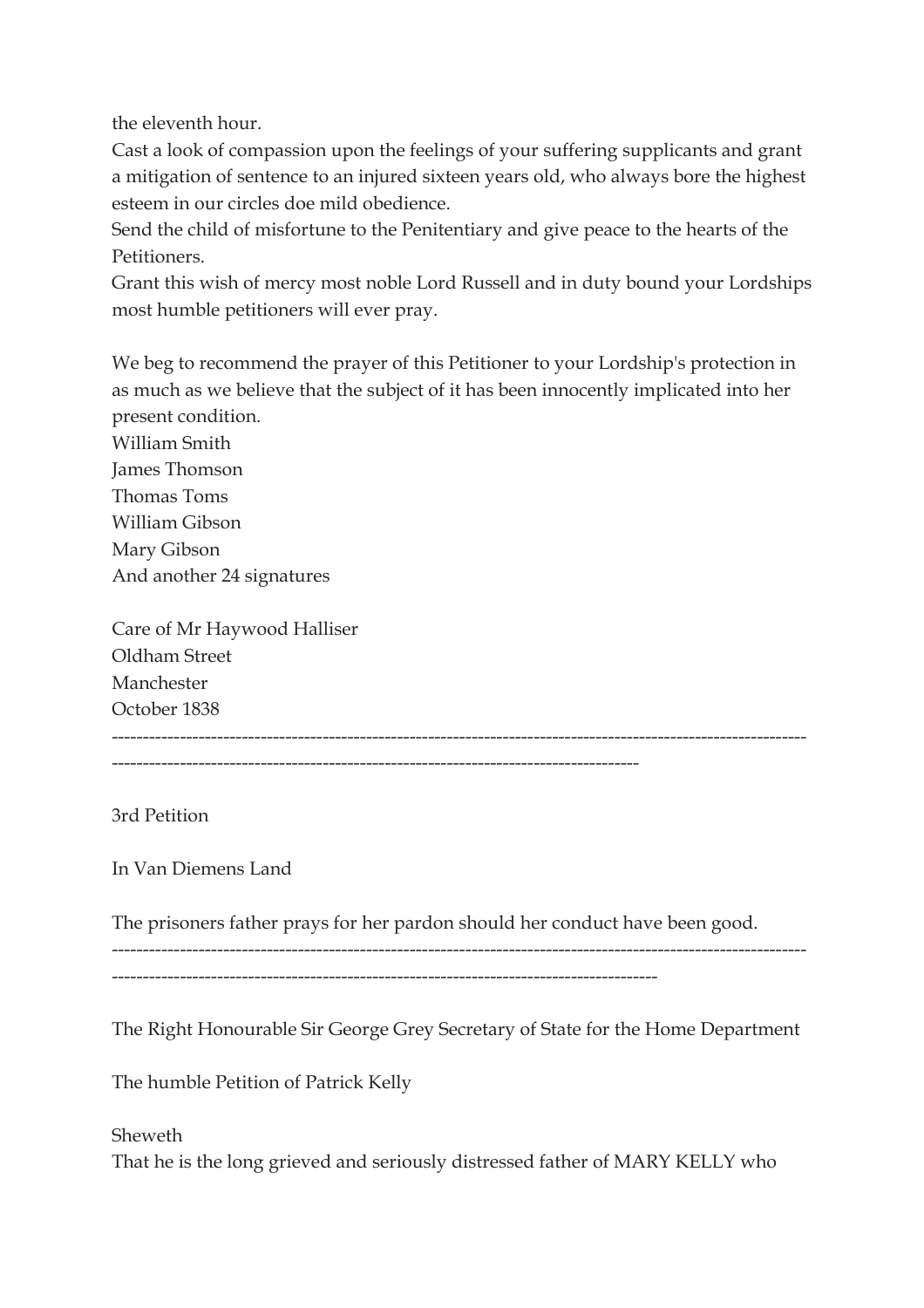was tried and convicted at Chester on 9th August 1838 for felony and sentenced to fourteen years transportation.

That from that time to the present day peace has deserted our dwelling as her fond mother would not be comforted.

Your most humble Petitioner would now most humbly implore in the ninth year of his unfortunate child's captivity that you honoured Secretary would in mercy look at this case, upon its own merits and if my child's conduct warrants mercy to take her case into consideration most honoured Baronet what a happy day of renewed peace to this unsettled house would it be to see the arrival of that long lost child.

Honoured Baronet the prayers of an honest poor and humble family are continually united to the Almighty God to put into your heart with the Gentlemen of your Court not to suffer this case to escape consideration with [ ] mercy.

The Petitioners family had been long in a state of discord in your power Honoured Secretary rests the remedy if merit the duty can meet it. Grant the Petitioner the benefit of enquiring and for which and in duty bound your most humble Petitioner will ever pray.

My daughter is in Van Diemens Land

94 Jude Hill Manchester 24th April 1847 ---------------------------------------------------------------------------------------------------------------- ------------------------------------------------------------------------------------------

Van Diemens Land Hobart Town Convict Department 21st September 1847

Memorandum

Mr Patrick Kelly is informed that his daughter MARY KELLY who was convicted at Chester in August 1838 and sentenced to fourteen years transportation had received a pardon for the offence for which she was transported on condition that she does not return to England during the term of her sentence.

----------------------------------------------------------------------------------------------------------------

------------------------------------------------------------------------------------------

James [ ]

Registrar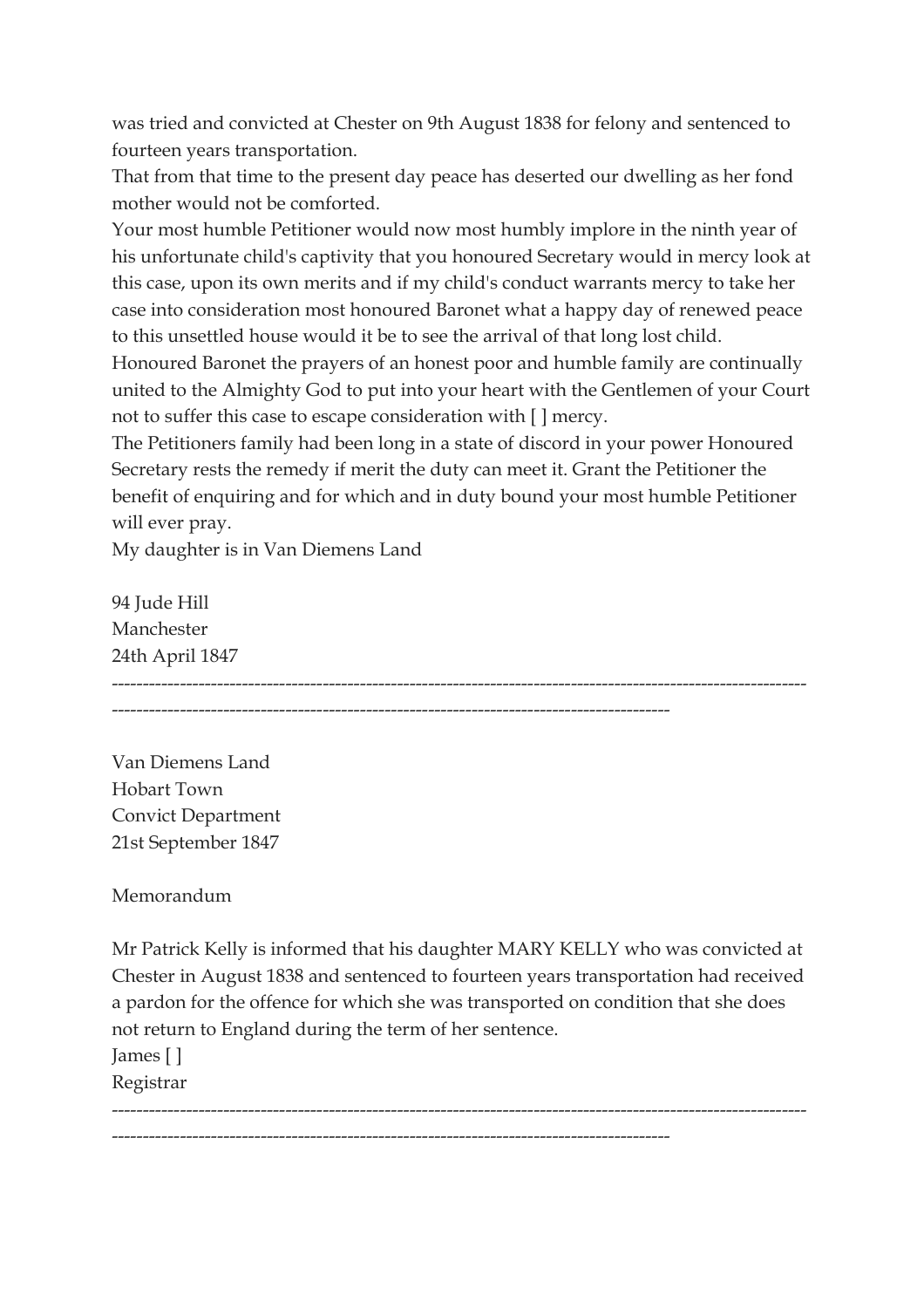## 4th Petition

In Van Diemans Land

She is probably married in the colony. I do not [know] this can be investigated.

The Prisoner holds a Conditional Pardon. Her father prays that she may be allowed to return to this country.

---------------------------------------

To the Right Honourable Lord John Russell - Lord Premier of Great Britain and Ireland

The humble Petition of Patrick Kelly

## Sheweth

That is the long mourning father of MARY KELLY who was tried at Chester in 1838 and sentenced to transportation for fourteen years. In consulting the enclosure received from the Colony of Van Diemans Land, it is to be observed that my once unfortunate child has been so far advanced into the favour of her superires that her present conduct has been marked with the indulgence of freedom, and which your Lordship will see is addressed to Petitioner from the Colony where his child is now announced to be a sojourner and for how long your Lordship most humble. Petitioner cannot say, but as it is now ten years since her conviction, it would be a gratification to her aged parent if he could once more behold his long lost child. Most Noble Lord cannot it be possible that an aged father at his stage of age could or can hope that your Lordship will meet his prayers for the restoration of a lost child before he shall be called hence and be no more seen upon the earth, as it will be seen by the enclosure that your Lordships most humble supplicants child had merited the approbation of her superires in captivity.

Right Honoured Lord at that season wherein mu unfortunate child was implicated in error, your Lordship was then as now Chief Ruler of the State and imperially held up the most exalted minister if this country.

Most humble Lord let it be considered in mercy that your most humble supplicant has for many years served the Crown in the late wars and is now in a reduced state of age and also infirmity, and as Petitioners wife expired with a broken heart at the downfall of her child. It is now mostly humbly supplicated that the trial now experienced in her liberty may be taken into competition by your Lordship and a restoration passed in a return home to her anxious and fond father and family. My Lord do in mercy take a look of pity upon this solicitation and for which and in duty bound your Lordships most humble Petitioner will ever pray.